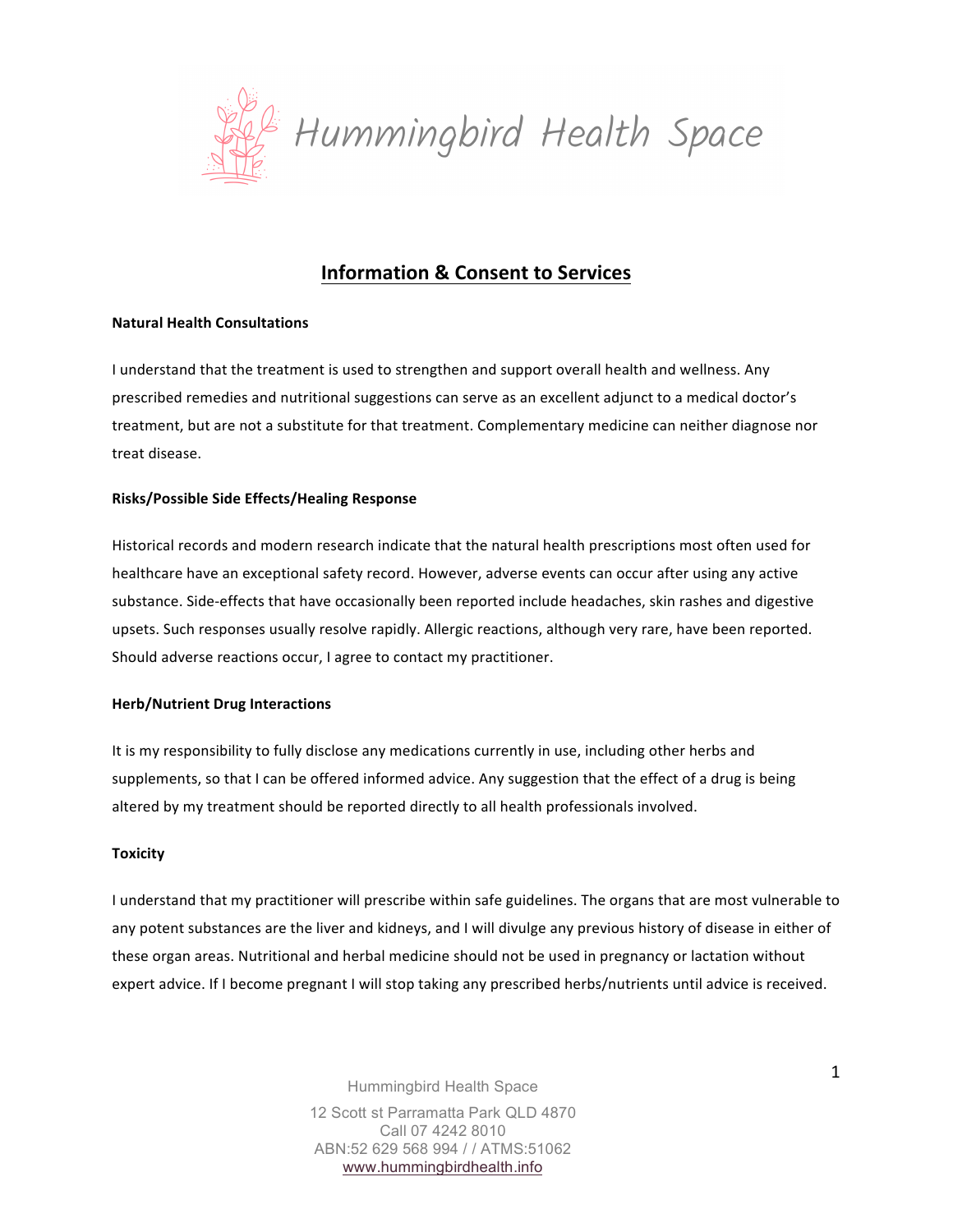

#### **No Guarantees**

I know that each person is unique and has ultimate responsibility for his or her own healthcare. I acknowledge that I have not received any guarantees or promises as to the results or success that will be obtained from the services provided.

## **Client Responsibilities**

I understand that it is my responsibility as a client to inform my practitioner of all aspects of my health and that, as service progresses, to inform my practitioner of changes that occur. I will inform my practitioner if I am pregnant and/or suspect pregnancy at any time.

#### **Medical Treatment**

I realize this consultation is not a substitute for a medical doctor and my practitioner will not suggest that I discontinue treatment. I understand that if I am currently under a physician's care, I should continue as long as my physician deems necessary. It is my responsibility to consult with my physician before altering any medications or medical treatments. I am free to consult a medical doctor or any other licensed practitioner at any time. I understand also that if there is an emergency, or worsening of my health condition, or new ailment that arises, that I should consult a licensed physician.

## **Confidentiality**

I understand that withholding information can hinder my treatment, and that anything I disclose to my practitioner will be kept in confidence. Exceptions to this can arise if I disclose that I am a risk to myself or others, in which case my practitioner may alert relevant authorities.

## **Complaints**

If you are not happy with any aspect of your treatment, you should first raise the matter with your practitioner. Should you still not be satisfied with the outcome, you may contact the association/s of which your practitioner is a member, as they serve to represent both practitioners and the public. If you are still not satisfied, you may contact the relevant Healthcare Complaints Commission for your state.

> Hummingbird Health Space 12 Scott st Parramatta Park QLD 4870 Call 07 4242 8010 ABN:52 629 568 994 / / ATMS:51062 www.hummingbirdhealth.info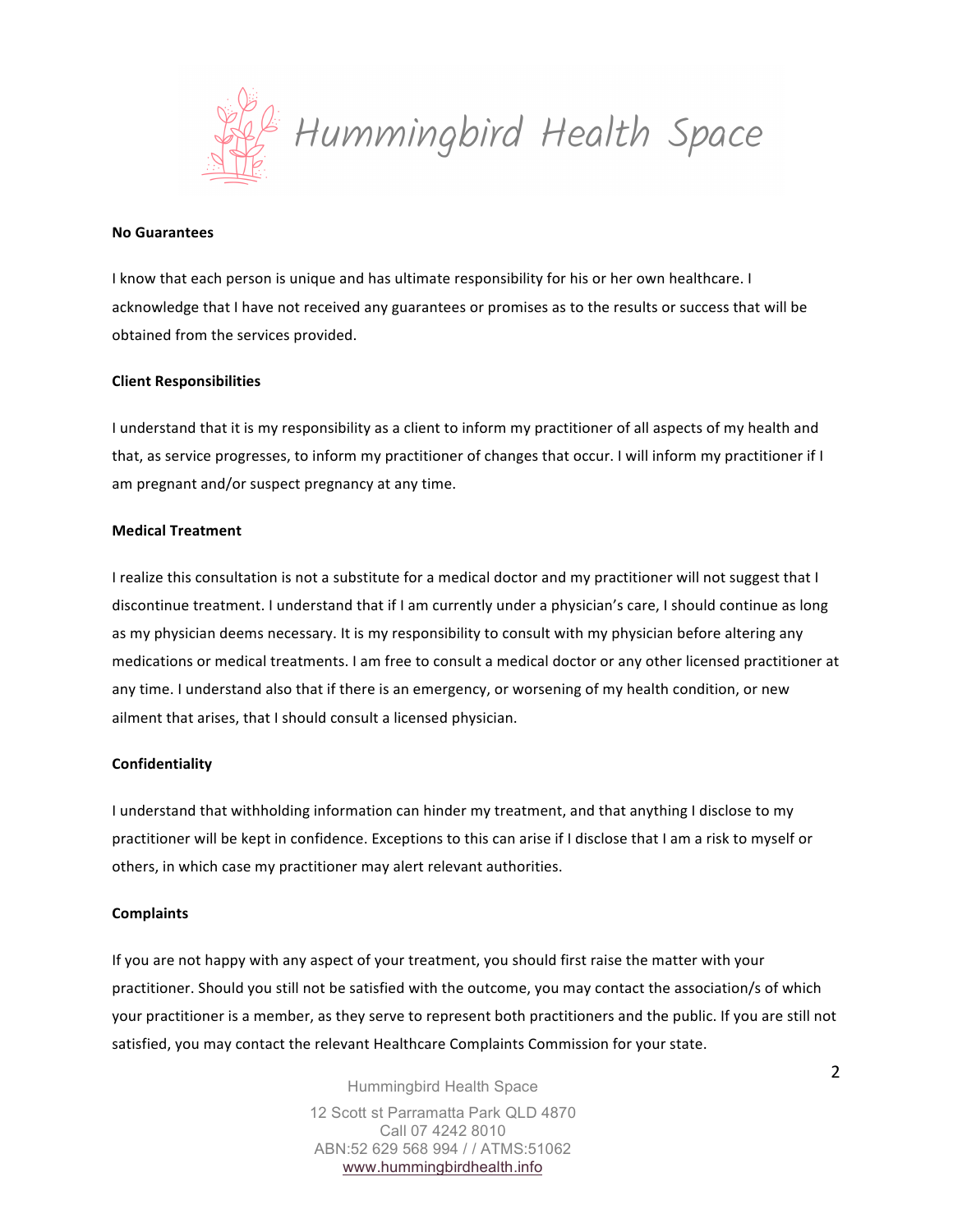

#### **Privacy Policy**

Your health records will be used and disclosed by Hummingbird Health Space under the conditions of the Privacy Amendment (Private Sector) Act 2000 and the 13 Australian Privacy Principles (APP). The Privacy Amendment (Private Sector) Act 2000 extends the operation of the Privacy Act 1988 to cover the private health sector throughout Australia. The APP governs the way the clinic collects, uses, discloses and secures information about you.

Personal Information may include your name, date of birth, contact details, education, health insurance, health history, health records and correspondence.

Hummingbird Health Space does not disclose or provide your information to any external organizations, except for the purposes of referral for clinical tests if required. Access to your personal health records is available by making written application to this clinic and may take up to 30 days to provide this information to you in accordance with the APP.

The information that we collect about you allows us to:

- Maintain an up-to-date client database.
- Gather statistical data and to research information to improve the services and products we supply.
- Provide necessary systems and infrastructure to service members.
- Develop policies and management plans for the efficient management of the clinic. If you wish to lodge a complaint concerning our privacy policy and handling of your health records, please first address your complaint to our clinic for direct resolution. In the event that your complaint is unable to be resolved by our organization, you can then escalate your complaint to the Privacy Commissioner at the Office of the Federal Privacy Commissioner for final resolution.

Hummingbird Health Space 12 Scott st Parramatta Park QLD 4870 Call 07 4242 8010 ABN:52 629 568 994 / / ATMS:51062 www.hummingbirdhealth.info